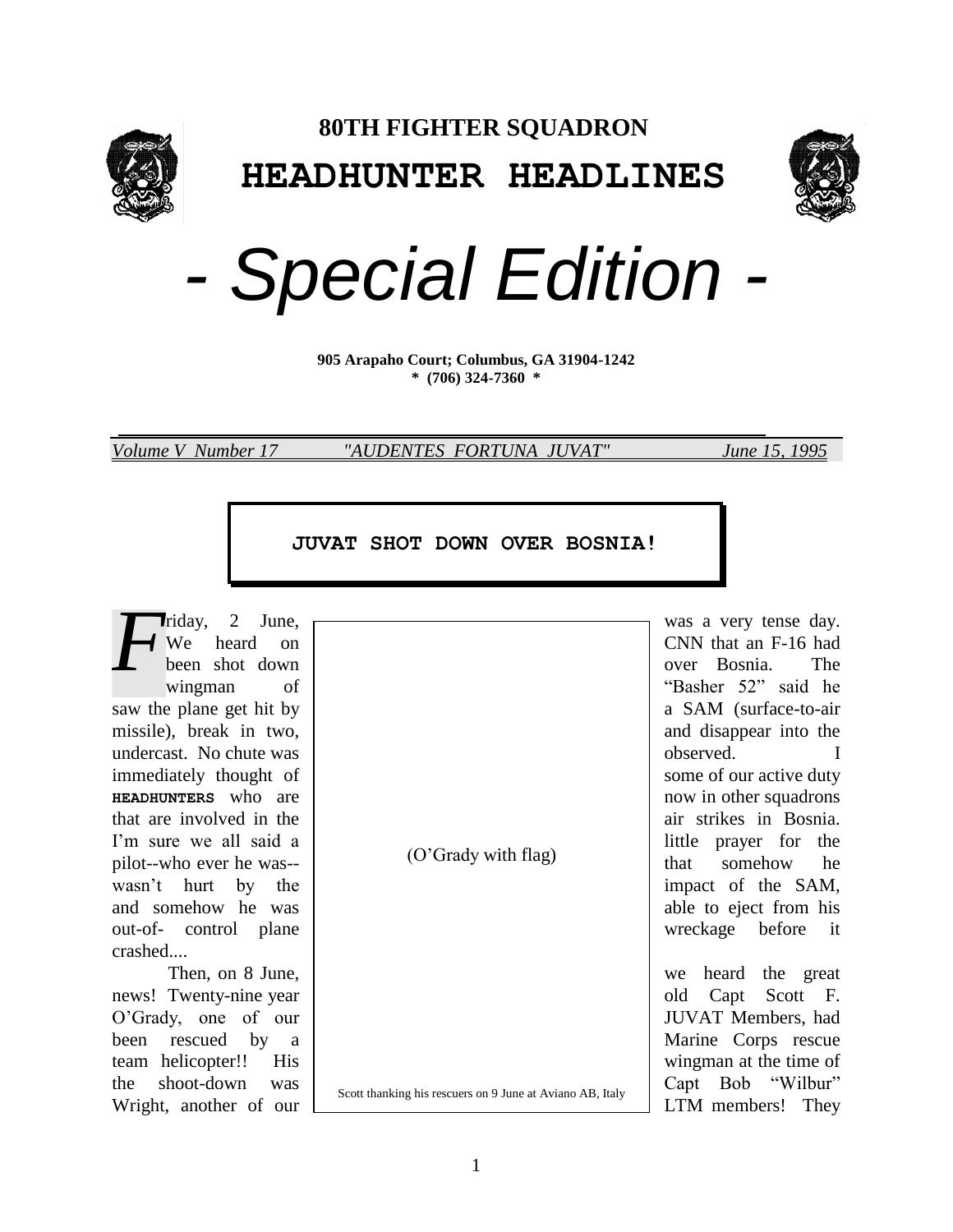were fired upon at 9:07 a.m. as they flew a patrol enforcing a no-fly zone for Operation Deny Flight, which has entailed almost 42,000 NATO flights over Bosnia since it began two years ago. Scott had ejected safely from his F-16C after being hit by an SA-6 missile, had only three minutes to hide before armed enemy found his parachute, and had evaded enemy capture for six days and six nights!

It was about 1:20 a.m. local time June 8 when Capt Thomas "T.O." Hanford, flying his F-16C over the Adriatic Sea, had some extra gas to burn. He decided to use the time to call out "Basher 52" on his radio--his squadron mate and friend who had been shot down 6 days earlier and not heard from since. At about 2:08 a.m., Hanford heard a faint voice calling out Basher 52. "I had to verify it [the voice], and it took me a while to fly circles around the area," Hanford said. "I asked him a personal question."

The question--the answer to which, known only to Scott and the rescue team, would confirm it really was Scott and not someone else that would lure the rescue team into a trap. The radio exchange went something like this:

> Basher 52, Basher 52, this is Basher 11 Basher 11, this is Basher 52 -- I'm alive! I'm alive! Basher 52, What was your squadron in Korea? Basher 11, I was in the Juvats--**JUVATS**!! Basher 52, copy you're alive! -- Help is on the way!

Hanford added, "I'm just glad I was there fishing on the right frequency with enough gas. It was a pretty emotional moment, and flying after that point wasn't easy."

To avoid being detected by the enemy, Scott communicated his location to Hanford using a code he had devised. It took Hanford 20 minutes to "break the code." "It was only something that one of our pilots would know," Hanford said.

Once Hanford pinpointed Scott's location, he immediately radioed his superiors with the pilot's location and condition. Based on this and other information, American and NATO commanders in the early hours of June 8 launched one of the largest combat search-and-rescue missions since the Persian Gulf War. After three hours of intense planning, 40 Air Force, Marine Corps, and Navy combat planes from ships and bases in the region were airborne to rescue Scott.

By radio, Scott guided his rescuers to an uninhabited clearing in the rugged and hilly area about 10 miles from where he parachuted. About 5:50 a.m. local time, about 40 minutes after dawn, the two dark green and gray Marine helicopters cleared the USS Kearsage and raced 87 miles through the clouds to Scott's location. They were escorted by two AH-1W SuperCobra gunships and two AV-8B Harrier II jump-jets from the carrier.

After making radio contact with Scott at 6:12 a.m., the helicopters spotted a red smoke flare and landed at about 6:44 a.m. local time--only about four and a half hours after Hanford first heard the voice.

As 20 Marines jumped out and secured the area, they spotted Scott about 50 yards away, clad in his flight suit, survival vest, and green survival hat turned inside out to show bright orange, "so at least they would know that anybody who has got an orange hat on must be a stupid American," running toward them with his pistol in his hand. As he was helped into the second helicopter, Scott said, "I'm O.K. Get me out of here!" Less than two minutes after arriving, the helicopters lifted off and headed back to the carrier. Cold, bearded, hungry, and dehydrated,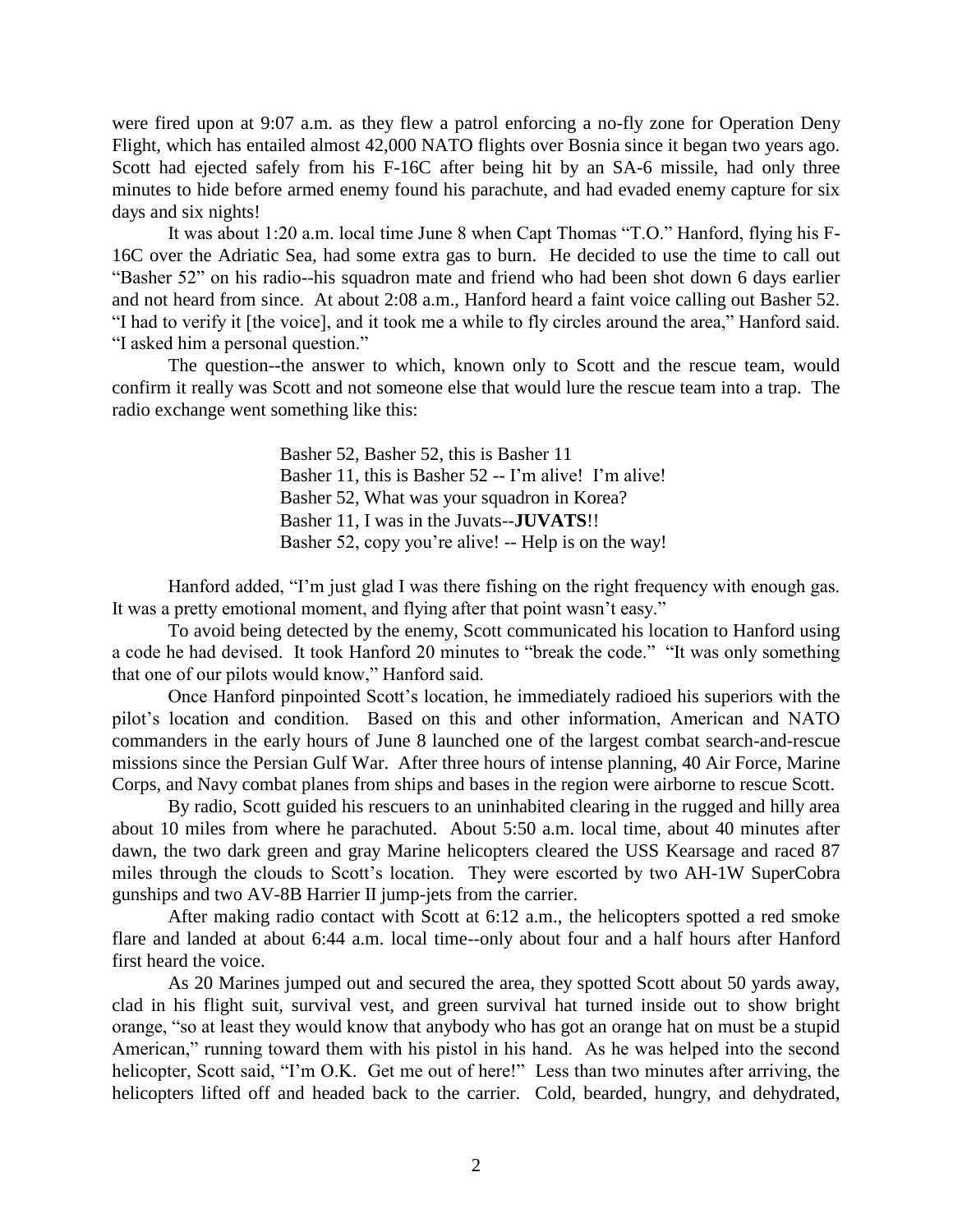Scott was wrapped in a blanket and given a military ration on his way out. At 7:07 a.m., Serbian forces on the ground shot at the aircraft with small arms and at least one shoulder-fired SAM. The helicopters landed safely at 7:30 a.m., but small arms bullet holes were found in the chopper.

| He later          |                                                                        | told his family     |
|-------------------|------------------------------------------------------------------------|---------------------|
| in Alexandria,    |                                                                        | VA,<br>via          |
| telephone<br>that |                                                                        | thinking about      |
| them gave him     |                                                                        | the strength to     |
| survive.          |                                                                        |                     |
| On June           | (Scott with orange life jacket on)                                     | 9th, a day after    |
| his<br>rescue,    |                                                                        | Scott<br>talked     |
| publicly for the  |                                                                        | first<br>time,      |
| thanking<br>God   |                                                                        | the<br>and          |
| "heroes" who      |                                                                        | him.<br>rescued     |
| He was greeted    |                                                                        | by cheers and a     |
| flyover<br>by     |                                                                        | fellow<br>pilots.   |
| "They say they"   |                                                                        | were just doing     |
| their job, but    |                                                                        | they came in        |
| there,<br>they    |                                                                        | risked<br>their     |
| lives to get me   |                                                                        | out,"<br>$O'$ Grady |
| said<br>to        | Scott arrives on the USS Kearsage 8 June after his rescue from Bosnia. | squadron            |
| members<br>and    |                                                                        | other<br>well       |

wishers in a hanger at Aviano Air Base, Italy. "If you want to find some heroes, that's where you should look, because those are the biggest heroes in the world."

He recounted how he hunted ants, squeezed precious drops of moisture from his socks and hid like a "scared little bunny" in the bushes as Serb soldiers fired their rifles just a couple of yards away. Saying he was no "Rambo" and no hero, he attributed much of his survival for six days to his faith.

"If it wasn't for God's love for me and my love for God, I wouldn't have gotten through it, and He's the one that delivered me here, and I know that in my heart," he said.

But Lt Gen Michael E. Ryan, commander of Allied Air Forces Southern Europe (and a **Headhunter** also!) said Scott deserved some credit on his own.

"He knew what had to be done when he hit the ground, and he did it marvelously," Gen Ryan said.

Scott said he sampled grass after he saw some cows grazing and decided "If they could live off of it, I could." One day he stuck his finger into an anthill near where he had bedded down in the bushes. "They scamper really quickly so it's hard to catch them," he said, breaking into a grin. "Food aversion isn't a problem when you're hungry."

On Sunday, June 11th, Scott returned to Andrews Air Force Base, MD. The small Air Force C-20 executive jet that carried him from Europe touched down at 2:29 p.m. EDT as an Air Force band struck up the "Queen City" march and scores of family and well wishers waited with flags and flowers in welcome. Air Force Chief of Staff Ronald R. Fogleman was the first to greet Scott as he got off the plane. After emotional embraces with his family members, Scott was ushered toward a microphone. He stood by while Gen Fogleman told onlookers that it was "a great day for America....One of our own has come home."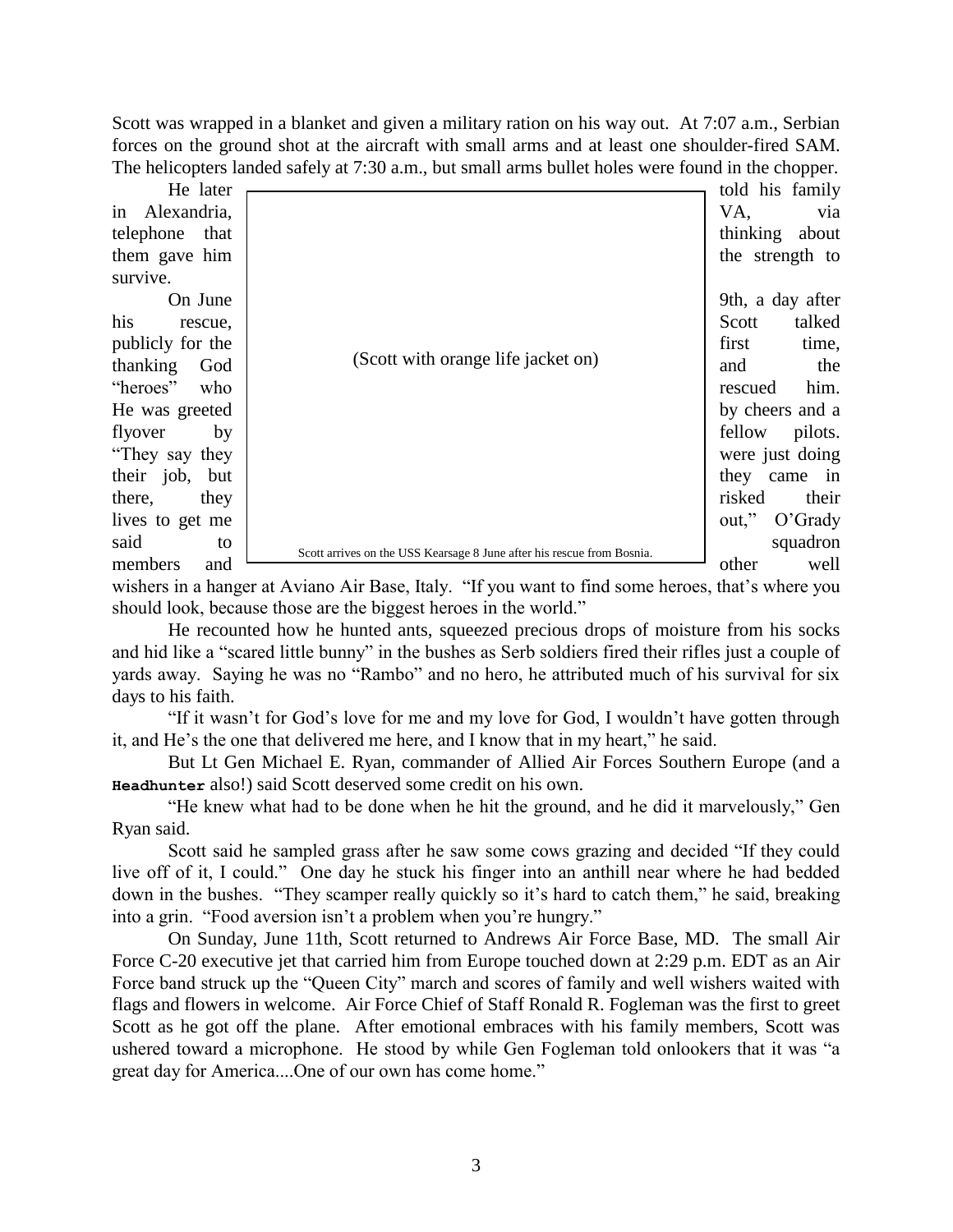Scott, who at one point held out a medal he wore around his neck for his sister Stacey to see, then walked behind the podium.

"First off, I gotta tell you that in the past I had my doubts that miracles were possible," he said. "But I stand here before you and basically want to tell you that if it wasn't for God and the miracle he basically blessed me with as far as being able to stay alive and come back here and see you all, it wouldn't be possible."

teens when he wanted to be a Ninja Warrior, Scott has always  $\vert$  wanted to fly fighters

JUVATS from Lt Col Robert A. Coe, present in Korea, he said:  $\frac{1}{1}$  "...Thank God for the

for the Air Force, said family members. They expect him to climb  $\vert$  back into the cockpit. "Scott's doing | (Snake picture) what he wants to do," his father said. "He's happy flying the F-16 and doing what the Air Force wants him to do. He's only disappointed when he's not flying." In an 11 June e-(Snake picture)

Commander of the  $\sim$  scott giving the 30 VAT shake sign with Fighten Children  $\sim$  80th Fighter Squadron Scott giving the "JUVAT Snake" sign with President Clinton

Aside from a

quality of training, fellowship, and pride that the Juvats of yesterday and today enjoy! Praise God for placing a hedge of protection around Scott O'Grady!"

Col Bob Kan (Ret), Juvat Lead '72-'73, replied: "Thanks for the note on JUVAT O'Grady. I thought his behavior and gestures were JUVAT-like! We too, thank God for his safe return, and are mighty impressed by his performance and his representation of the true fighter pilot."

A very happy President Clinton called Scott's parents and said; "Capt O'Grady's bravery in the face of great danger and uncertainty are an inspiration to all of us." We agree!!

Scott's lunch with his Commander-in-Chief at the White House on Monday, June 12th, hosted by the President and attended by his parents, grandparents, brother and sister, was a far cry from his diet of ants and plants while evading capture. They feasted in private on grilled vegetable gazpacho and lump crab meat salad, lamb chops with layered potatoes and mushrooms, spring greens and asparagus, followed by cherry sherbet and fresh fruits. Surveying the spread, Scott cracked, "You'll understand, Mr. President, if I don't eat the salad!"

After lunch, Scott was treated to a hero's welcome at the Pentagon. Accompanied by the President, Defense Secretary William Perry, and Joint Chiefs Chairman General Shalikashvili, Scott walked out of the Pentagon to an outdoor platform overlooking the Potomac. President Clinton said; "He gave us something more precious than we can ever give him: a reminder of what is very best about our Country." Perry said; "We're here today to celebrate true grit. They shot down his plane but not his spirit."

Scott, along with his sister and father, was the guest on CNN's Larry King Live June 14th. He received a call from London and Israel--both of which were to say how much they admired him for his actions. Also during the one-hour show, many of the Marine rescuers from the USS Kearsage called to say hello. The surprise of the evening, however, was a call from our former First Lady, Nancy Reagan. She and the President were watching, and she expressed their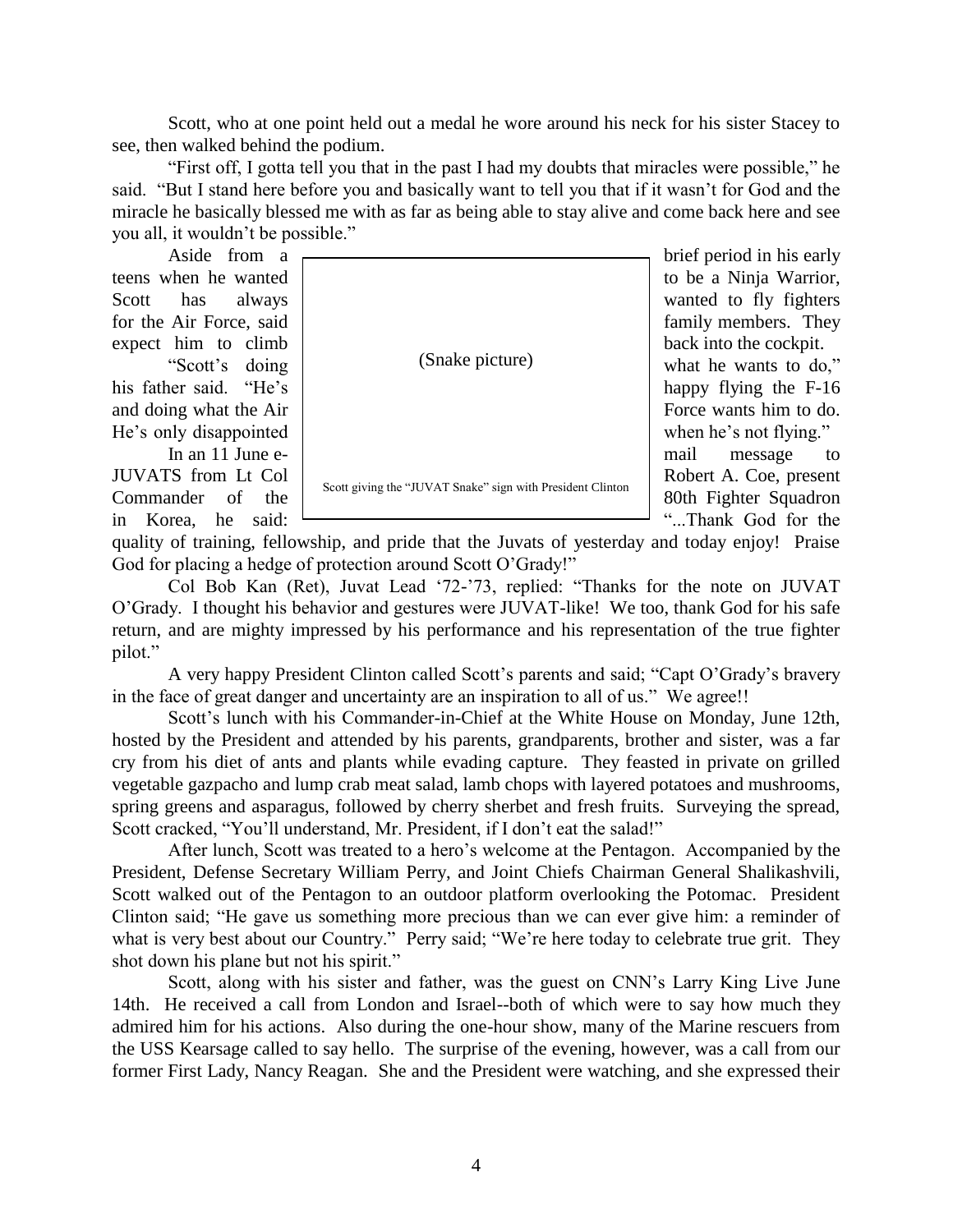pride in Scott's actions. She also invited him out to see them in California! Scott was a little overwhelmed!

As I said in my 9 June letter to you, Scott, on behalf of the entire **headhunter** Organization--all the WWII, BTW, Korean, Vietnam, and the JUVATS--we want you to know how proud we are of you! Your outstanding cool and courage under extreme conditions are an inspiration to all of us.

"Hoover," we would like to do something for you to show our pride. We can't give you a new red Ferrari (we only give out one of those per year, and it went to me this year!); however, we can make you a LifeTime Member of the **HEADHUNTERs.** Your permanent card is being made, and it will be sent to you in 2-3 weeks. It isn't much, but it's the feelings that go with it that really count--and you can be assured it's a bundle of pride from all of us--JUVAT!! Outstanding job! Welcome back! It's hard to keep a good man down!! And as you demonstrated, "Once a JUVAT, Always a JUVAT!!"

*Sources for the above pictures and information came from: Associated Press, Air Force Times, CNN, CNN Headline News, and the Columbus, GA Ledger-Enquirer.*

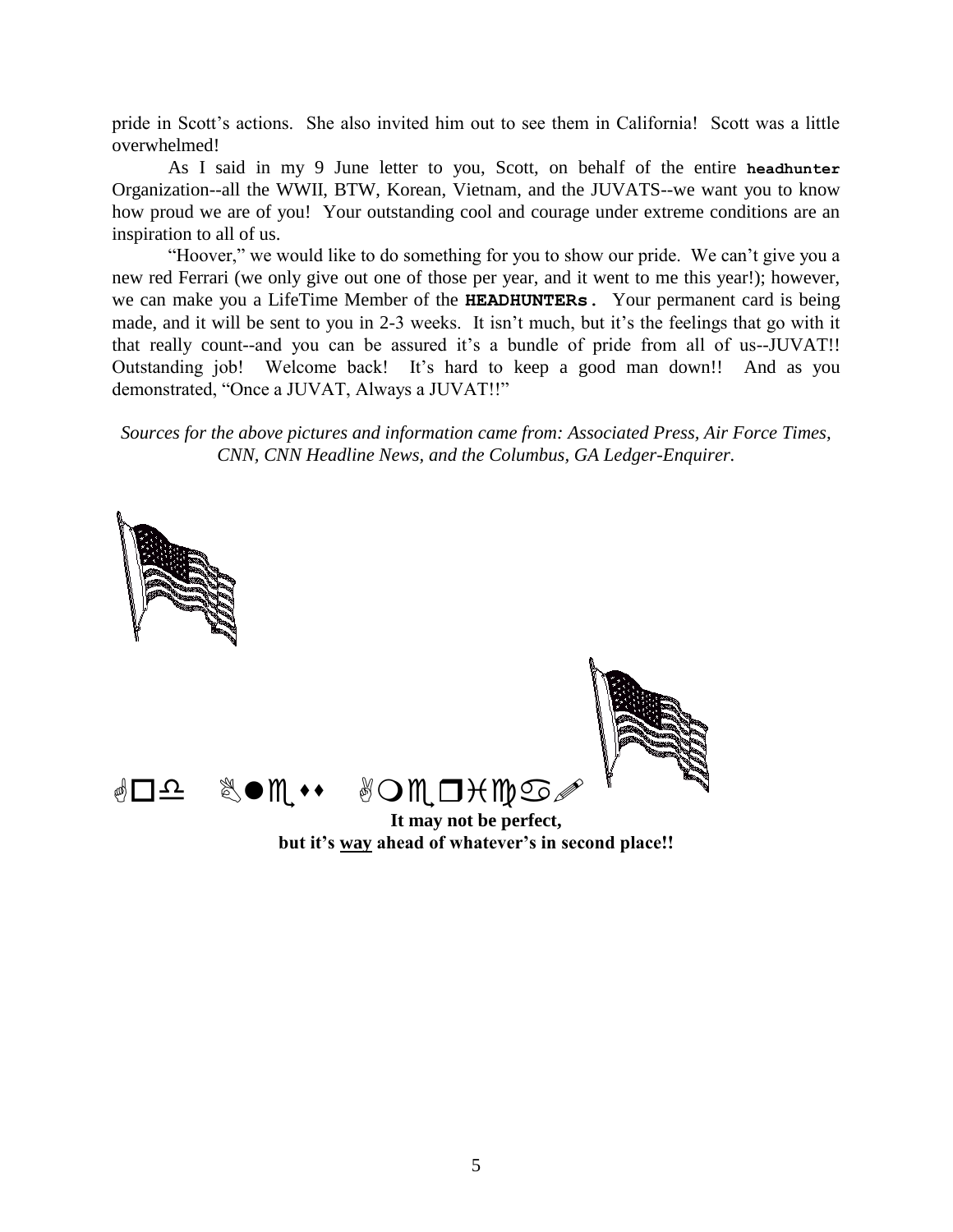



The next *HEADHUNTER HEADLINES* will be dated 1 September 1995.

**\*\*\*\*\*\*\*\*\*\*\*\*\*\*\*\*\*\*\*\*\*\*\*\*\*\*\*\*\*\*\*\*\*\*\*\*\*\*\*\*\*\*\*\*\*\*\*\*\*\*\*\*\*\*\*\*\*\*\*\*\*\*\*\*\*\*\*\*\*\*\*\***

CINCINNATI, HERE WE COME -- SEPTEMBER '96!!

**6,**

Col Jay E. "Jay Bird" Riedel, USAF Ret Juvat Lead '79-'80